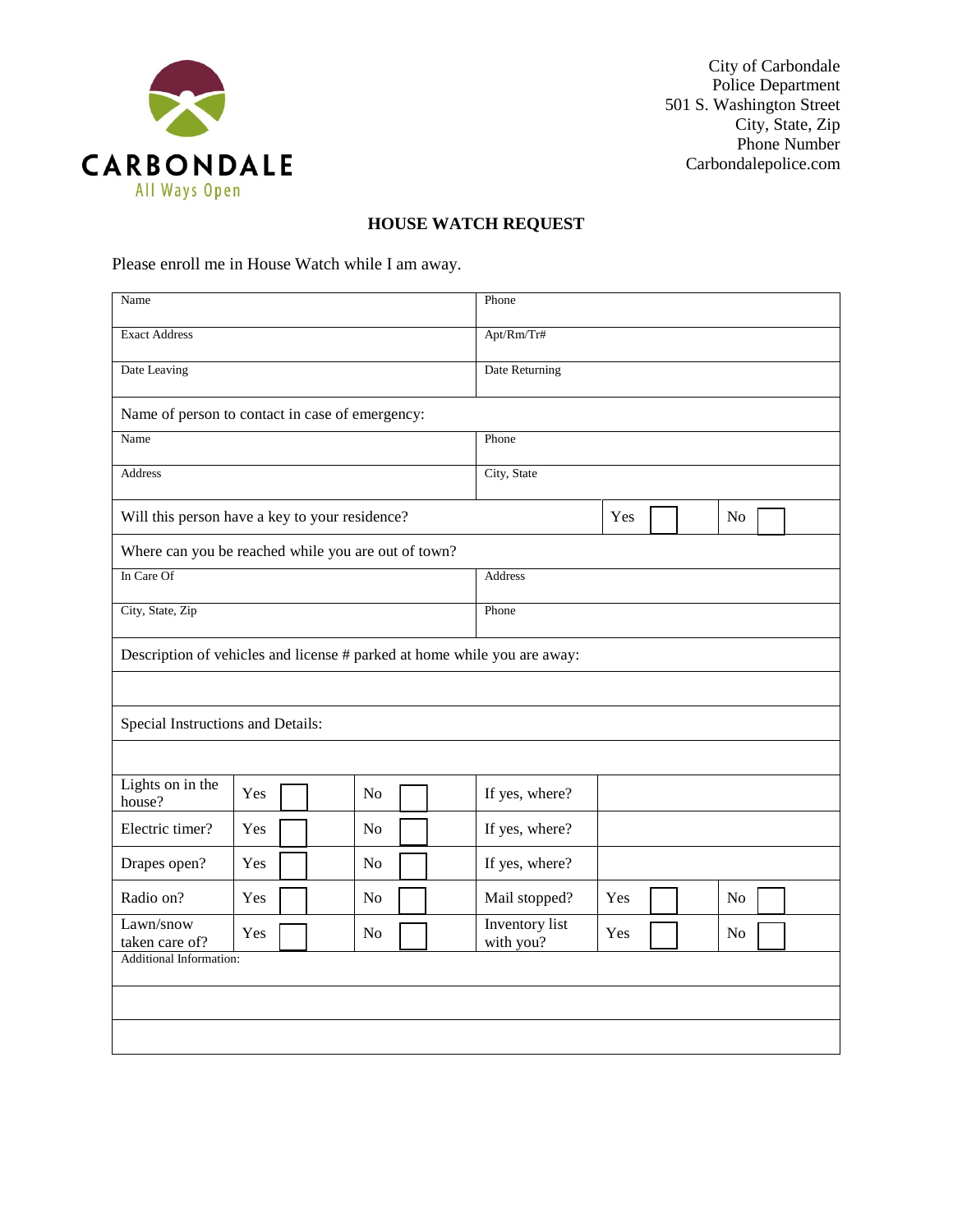Tips Before Leaving On A Trip

- 1. Engrave your valuables with your Driver's License Number or an easily identifiable number. Keep a record of all serial and model numbers.
- 2. Never let your home appear as if you are away. Invest in an electric timer or photoelectric cell to turn your lights on and off while you are away.
- 3. Always keep doors and windows locked. Double check for function and safety and periodically check to be sure all are working properly.
- 4. While you are away, make sure that all deliveries are stopped: mail, newspaper, etc. Have someone take care of your lawn or shovel snow in winter.
- 5. Never admit a stranger into your home. Always demand to see proper identification. The proper persons needing entry (telephone, utilities, etc.) will have it. Report suspicious strangers loitering in your building or the neighborhood to your Police Department.
- 6. Turn your furnace or air conditioning down to the lowest setting and allow them to run while you are away. This will give the appearance that someone is home and will discourage potential burglars.
- 7. Remember, if your doors don't fit tight, your locks are defective, your windows aren't secure, all the drapes are drawn, all your lights are turned off, you let your grass grow, and the newspapers and mail pile up on your doorstep, then, you are inviting a burglar and discovering a burglary will ruin your return home.

While You Are On Vacation Remember…

- 1. Always "lock it" and "pocket the keys" when you get out of your vehicle.
- 2. Lock all valuables in the trunk or storage compartment of your vehicle while traveling.
- 3. If an attendant has to park your vehicle, give him your ignition key only, never the entire key ring.
- 4. When your car is to be parked, take all items of value to your room.
- 5. Always try to park your vehicle in a well-lit area near your room. If possible, within sight of your room.
- 6. Do not object if a clerk checks on your credit cards; he is protecting you as much as he is protecting himself. You wouldn't want anyone else using your credit cards, would you?
- 7. If you are taking cameras, hunting or fishing equipment, or any small valuables, take along an inventory list which includes: make, model, color and serial numbers of each item.
- 8. Take at least two sets of car keys with you on your trip.
- 9. Keep all receipts you are given for credit card usage to check against your statement when you get home.